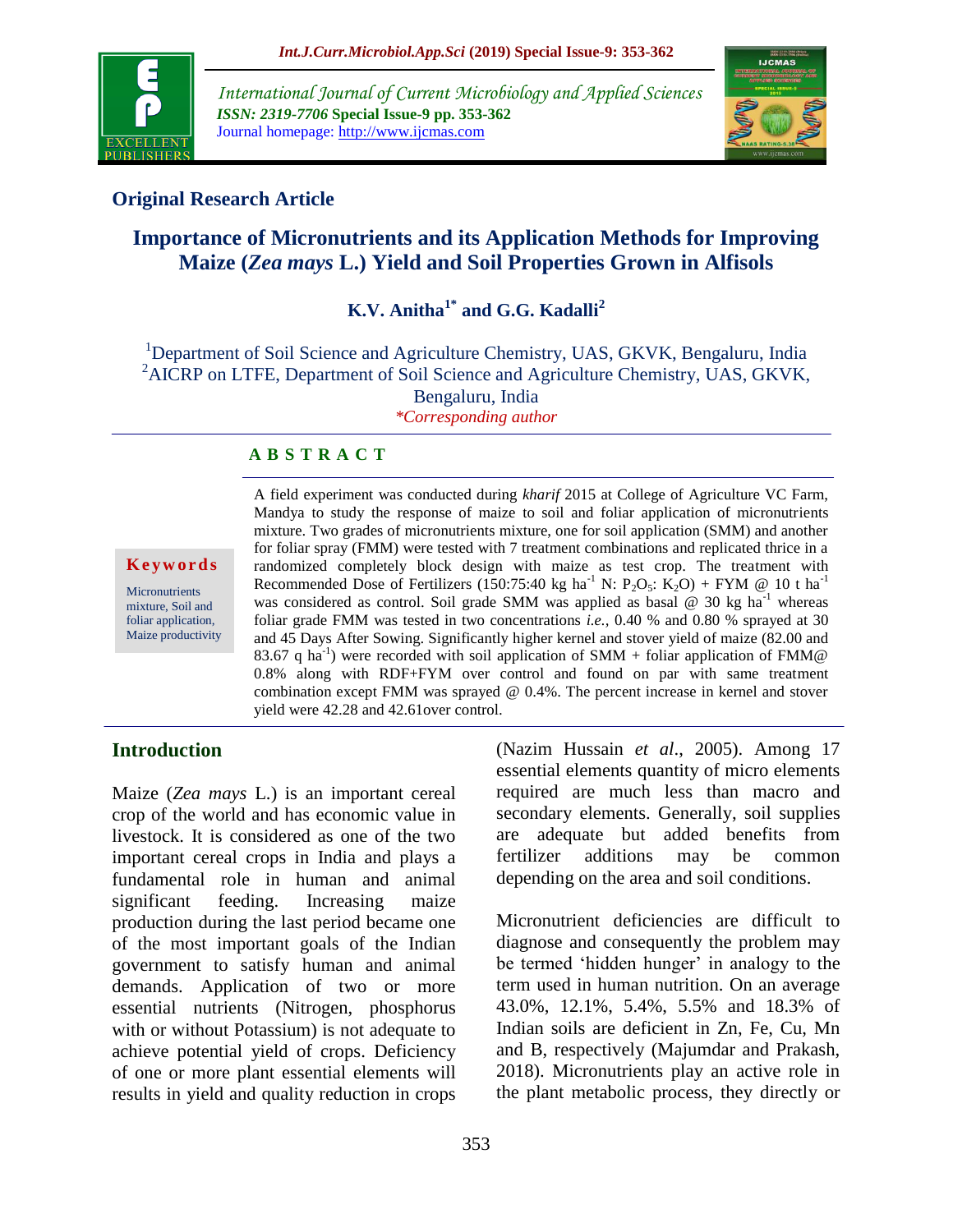indirectly affect in photosynthesis, vital processes in plant such as respiration, protein synthesis and reproduction phase (Marschner, 1995). Micronutrient requirements of the maize crop are relatively small and ranges between their deficiencies and toxicities in plants and soils are rather narrow. So, supplying adequate quantity of micronutrient through external application to soil or foliar spray is important. Moreover, foliar spraying of micronutrient is very helpful when the roots cannot provide necessary nutrients (Kinaci and Gulmezoglu, 2007).

Many workers have attempted to correct the deficiencies of micronutrients singly. But, intensive cultivation of crops has led to multi micronutrient deficiencies. As such, importance of multi – micronutrient mixtures is very much needed, as multi-micronutrients mixture facilitate the application of the wide range of plant nutrients in the proportion and to suit the specific requirements of a crop at different stages of growth and are more relevant under site specific nutrient management practices (Hegde *et al*., 2007). Therefore, there is a need to promote balanced fertilization for which use of appropriate multi-micronutrient mixture grades would play a big role to improve nutrients use efficiency and enhance crop productivity for food and nutritional security. But, so far there is limited research carried out on multi-micronutrient mixtures which are crop specific and location specific. Keeping in view all these aspects, present study on effect of soil and foliar application of micronutrients mixture on growth and yield of maize in *Alfisols* of Southern Dry Zone of Karnataka in India was initiated.

### **Materials and Methods**

A field experiment was conducted during *Kharif*-2015 at College of Agriculture, V.C. Farm, Mandya that comes under Agro climatic Zone-6, Southern Dry Zone of Karnataka. The soil belongs to *Alfisols* which was sandy loam in texture. The soil was neutral in reaction and low in soluble salts. The soil was low in organic carbon and available major nutrients but high in available sulphur. The exchangeable calcium and magnesium content of soil were 3.9 and 2.2 m eq  $100 \text{ g}^{-1}$ , respectively. The DTPA extractable micronutrients content *viz*., zinc, iron, copper, manganese and boron were 0.41, 6.4, 0.55, 8.40 and 0.42 mg  $\text{kg}^{-1}$ , respectively. Zinc and B content were below the critical limit. The initial physical and chemical properties of soil at the experimental site are given in table 1.

Two grades of micronutrients mixture, one as soil application (SMM) and another as foliar spray (FMM) were tested with seven treatment combinations and replicated thrice in a randomized completely block design with maize (Variety NAH-1137) as test crop. The treatment details are furnished in table 2. The treatment with Recommended Dose of Fertilizers (150:75:40 kg ha<sup>-1</sup> N: P<sub>2</sub>O<sub>5</sub>: K<sub>2</sub>O)  $+$  FYM @ 10 t ha<sup>-1</sup>was considered as control. One-third of recommended N and entire amount of P and K were applied as basal dose and remaining two-third of N was applied in two equal splits at 30 DAS and 45 DAS as top dressing. The nutrients were applied in the form of urea, single super phosphate and muriate of potash.

Two grades of micronutrients mixture were prepared by mixing respective sulphate salts of Zn, Mn, Fe and Cu and for boron boric acid was used. Soil grade (SMM) was applied as basal  $\omega$  30 kg ha<sup>-1</sup> whereas foliar grade (FMM) was tested in two concentrations *i.e.,*  0.40 % and 0.80 % sprayed at 30 and 45 Days after Sowing (DAS) as per treatments. The pH of spray solution was brought to neutral using KOH and citric acid. The nutrient composition of soil and foliar grade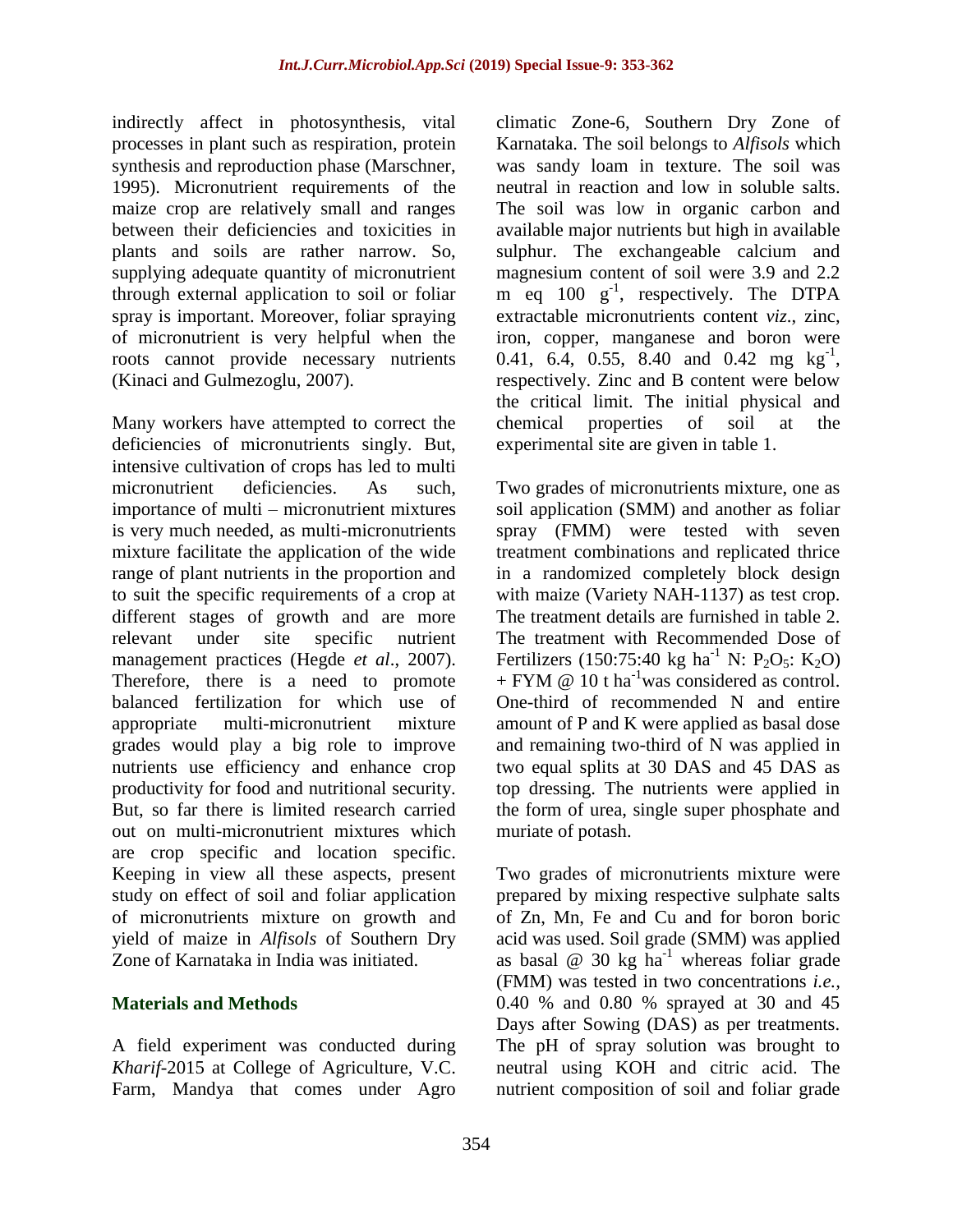micronutrients mixture prepared are given in table 3.

The observations on growth parameters *viz.*, plant height, number of leaves, leaf area and yield parameters *viz.*, number of rows per cob, number of kernels per row, test weight, kernel yield and stover yield were recorded at harvest by selecting five plants randomly from each plot. The data were subjected to statistical analysis as described by Gomez and Gomez (1984). The level of significance used in "F" was  $P = 0.05$ . Critical Difference (CD) values were calculated for the  $P = 0.05$ whenever "F" test was found significant.

### **Results and Discussion**

#### **Response of micronutrients mixture on growth characters of maize**

Soil and foliar application of multi micronutrients mixture and their combinations significantly influenced the growth parameters *viz*., plant height, number of leaves per plant and leaf area of maize at harvest (Table 4). Significantly higher growth parameters were recorded with soil application of SMM  $@$  30 kg ha<sup>-1</sup>as basal combined with foliar application of FMM@ 0.80%  $(T_7)$  over control and found on par with treatments T<sub>6</sub> (SMM@ 30 kg ha<sup>-1</sup>+ FMM@  $0.40\%$ ) and T<sub>4</sub> (FMM @  $0.80\%$  at 30 & 45 DAS). The percent increase in plant height, number of leaves and leaf area over control by treatment  $T_7$  was15.88, 38.55 and 23.49, respectively and by treatment  $T_6$  was<br>12.40, 26.6 and 23.39, respectively. 12.40, 26.6 and 23.39, respectively. Combined application of micronutrients increased all morphological, physiological and productivity characters compared to control (Farhan and Al-Dulaemi, 2011).

Improvement in growth characters as a result of application of micronutrients might be due to the enhanced photosynthetic and other

metabolic activity which leads to an increase in various plant metabolites responsible for cell division and elongation as opined by Hatwar *et al*., (2003). Mallik and Muthukrishnan (1980) explained that the presence of zinc activates the synthesis of tryptophan, the precursor of IAA and it is responsible to stimulate plant growth. Fe plays an important role in promoting growth characters, being a component of ferrodoxin, an electron transport protein and is associated with chloroplast. It helps in photosynthesis in tern responsible for better vegetative growth (Hazra and Mandal, 1988).

## **Yield components of maize**

The data pertaining to yield parameters such as number of rows  $\cosh^{-1}$ , number of seeds row<sup>-1</sup> and test weight are depicted in table 5. The yield parameters of maize were significantly influenced due to soil and foliar application of multi micronutrients mixture and their combinations. The highest yield parameters (15.10, 35.98 and 33.77 g, respectively) were recorded with soil application of SMM as basal combined with foliar application of FMM  $\omega$  0.8% (T<sub>7</sub>) which was significantly higher than that of control. This treatment was found on par with treatments T<sub>6</sub> (SMM@ 30 kg ha<sup>-1</sup>+ FMM@ 0.40%) and T4 (FMM @ 0.80% at 30 & 45 DAS).

The percent increase in number of seed rows  $\cosh^{-1}$ , number of seeds row<sup>-1</sup> and test weight over control by treatment  $T_7$  were 19.55, 14.95 and 32.27, respectively and by treatment  $T_6$  were 17.5, 10.45 and 26.79, respectively. Similarly, Choudhary *et al*., (2015) reported that combined soil and foliar application of micronutrients along with RDF provided greater availability of nutrients for the development of reproductive structures and increase in the grain and stover yield of sorghum.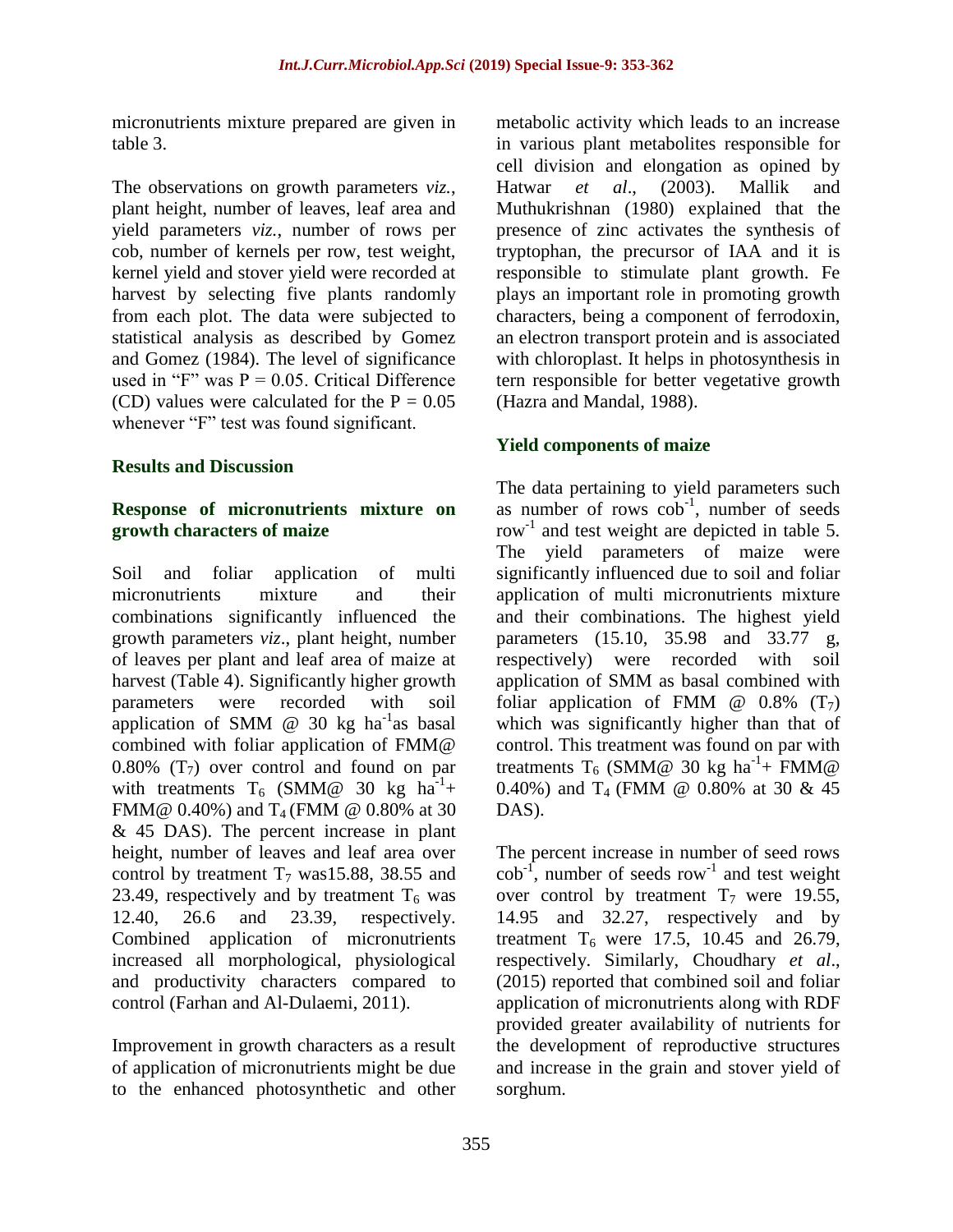#### **Kernel and stover yield of maize**

The highest kernel and stover yield of maize  $(82.00 \text{ and } 83.67 \text{ q ha}^{-1}$ , respectively) were recorded with soil application of SMM as basal combined with foliar application of FMM@  $0.8\%$  (T<sub>7</sub>) which was significantly higher than that of control (Table 5 and Fig. 1). The percent increase in kernel and stover yield by this treatment were 48.20 and 42.61, respectively over control. Treatment  $T_7$  is found on par with  $T_6$  and  $T_4$  treatments.

The beneficial effect of micronutrients on growth and yield have been reported in different crops *viz*., okra (Mendhi and Kakati, 1994), tomato (Bose and Tripathi, 1996), wheat (Nazim and Javed, 2005; El-Magid, 2000), maize (El- Nagar, 2002) and soybean (Thiyageshwari and Ramanathan, 2001). The increase in growth and yield of maize due to application of multi micronutrients along with NPK and FYM can be ascribed to the balanced and favourable nutritional environment in root rhizosphere and higher absorption of nutrient by plant leading to the increased photolytic efficiency and production of assimilates (Singh, 2006; Sareen and Sharma, 2010).

Multi micronutrients application through foliar showed better kernel and stover yield compared to soil application. Though foliar spray is not substitute to soil application but it is considered as a supplement to soil application. Among the method of nutrient application foliar application is recognized as important method of fertilization. Since, foliar spray usually penetrates the leaf cuticle or stomata and enters the cells facilitating the easy and rapid utilization of nutrients (Choudhary *et al.,* 2015). Further, the foliar application helps in eliminating losses through leaching and fixation and helps in regulating the uptake of nutrients by plants (Manomani and Srimath, 2009). However, in

the present study combined application of SMM as basal and foliar application of FMM  $(T<sub>7</sub>)$  produced significantly highest kernel and stover yield of maize over alone application of micronutrients mixture as soil  $(T_5)$  or as foliar at lower concentration  $(T_3)$  but found on par with high concentration  $(T_4)$ . This suggests that supplementation of multi micronutrients through foliar along with soil application is essential for better crop growth and yield. Similarly, the beneficial effect of combined soil and foliar application of multi micronutrients mixture on growth and yield have been reported in wheat (Ali *et al*., 2009) and in sorghum (Choudhary *et al.,* 2015).

### **Effect of application of micronutrients mixture on soil properties**

### **Effect on soil pH, EC and OC**

A non-significant variation in soil pH and EC and a significant variation in organic carbon content of the post harvest soil showed due to application of soil and foliar application of micronutrients mixture (Table 6). However, the treatments where micronutrients mixture applied to soil showed decrease in pH and increase in EC of the soil numerically. The overall inorganic treatments was also declining the soil pH and increasing EC, It might be due to inorganic salts contribution from the application of high doses of NP along with micronutrients (Singh *et al*., 2014). Similar result was also reported by Pasricha *et al*., 1996.

With respect to organic carbon, all treatments receiving FYM recorded significantly higher organic carbon content over absolute control.

#### **Effect on available macronutrients content in soil**

Available macronutrients such as N, P, K, exchangeable Ca, Mg and available S content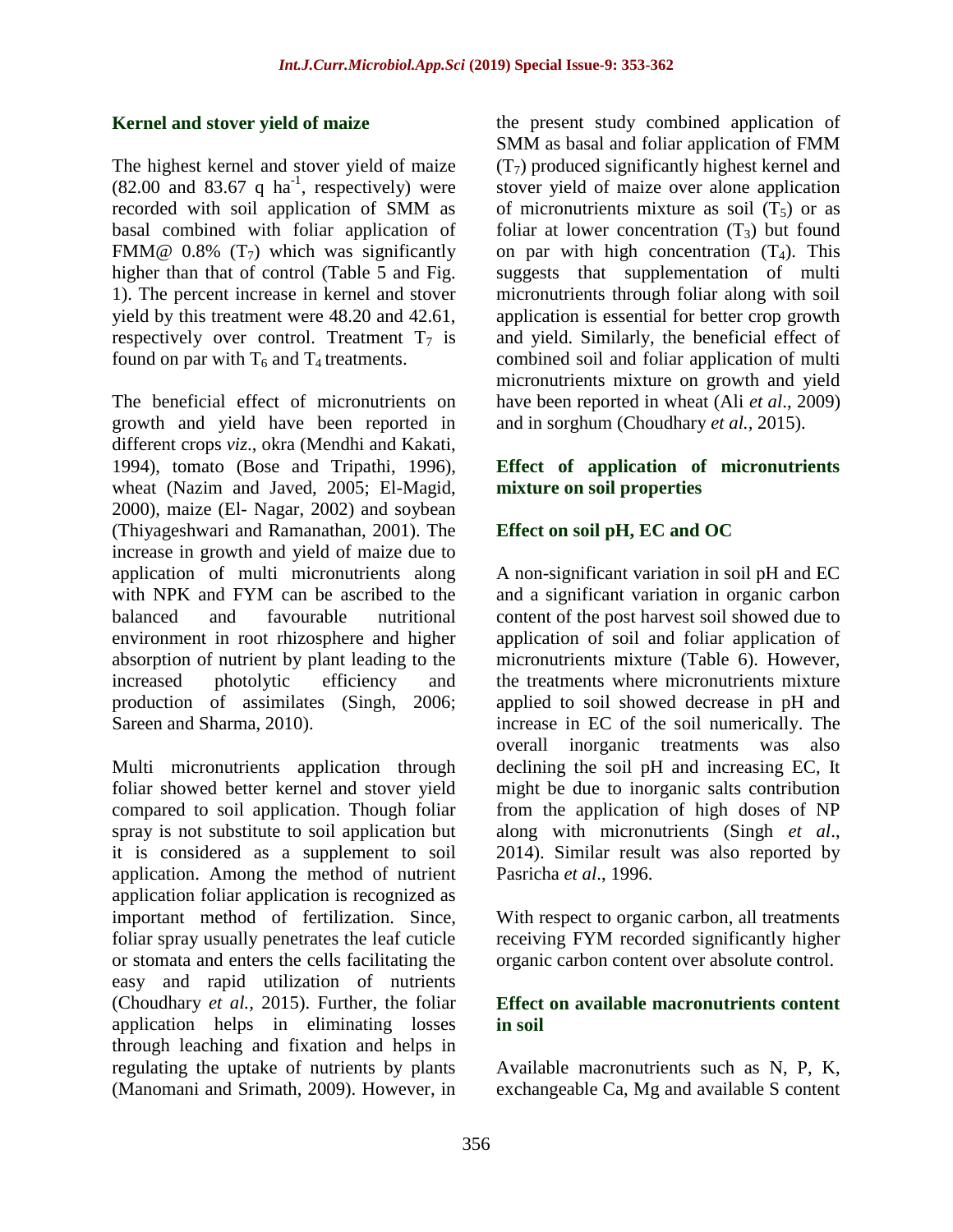of soil after the harvest of maize crop increased significantly due to treatments imposed compared to absolute control (Table 7). The increase in the available nutrient content was attributed to release of nutrients through mineralization of organic matter and added nutrients. Malakouti (2008) noted that

soil N content increases with soil or foliar application of micronutrients. The balanced supply of nutrients might have improved the root growth which added root litter to the soil thus, increasing the nutrient status in postharvest soil.

| Sl.No                      | Parameter                                 | Value      |  |  |  |  |
|----------------------------|-------------------------------------------|------------|--|--|--|--|
| <b>Physical Properties</b> |                                           |            |  |  |  |  |
| 1                          | Sand $(\%)$                               | 75.10      |  |  |  |  |
| $\overline{2}$             | $Silt$ (%)                                | 18.25      |  |  |  |  |
| 3                          | Clay $(\% )$                              | 6.65       |  |  |  |  |
| $\overline{4}$             | Soil texture                              | Sandy loam |  |  |  |  |
|                            | Chemical properties                       |            |  |  |  |  |
| 1                          | $pH_{1:2.5}$                              | 7.25       |  |  |  |  |
| 2                          | $EC_{1:2.5}$ (dS m <sup>-1</sup> )        | 0.16       |  |  |  |  |
| 3                          | CEC (c mol(p+) $kg^{-1}$ )                | 7.60       |  |  |  |  |
| 3                          | Organic carbon $(g \text{ kg}^{-1})$      | 4.95       |  |  |  |  |
| $\overline{4}$             | Available N $(kg ha^{-1})$                | 250.88     |  |  |  |  |
| 5                          | Available $P_2O_5$ (kg ha <sup>-1</sup> ) | 9.56       |  |  |  |  |
| 6                          | Available $K_2O$ (kg ha <sup>-1</sup> )   | 107.2      |  |  |  |  |
| 7                          | Available Ca (c mol $kg^{-1}$ )           | 3.90       |  |  |  |  |
| $8\,$                      | Available Mg (c mol $kg^{-1}$ )           | 2.20       |  |  |  |  |
| 9                          | Available S $(mg kg^{-1})$                | 16.38      |  |  |  |  |
| 10                         | DTPA Fe $(mg kg^{-1})$                    | 6.40       |  |  |  |  |
| 11                         | DTPA $Zn$ (mg kg <sup>-1</sup> )          | 0.41       |  |  |  |  |
| 12                         | DTPA Mn $(mg kg^{-1})$                    | 8.41       |  |  |  |  |
| 13                         | DTPA Cu $(mg kg^{-1})$                    | 0.55       |  |  |  |  |
| 14                         | Hot water soluble Boron $(mg kg^{-1})$    | 0.42       |  |  |  |  |

#### **Table.1** Initial physical and chemical properties of soil at the experimental site

#### **Table.2** Treatment details

| $T_1$          | Absolute control                                                  |
|----------------|-------------------------------------------------------------------|
| T <sub>2</sub> | $RDF + FYM \otimes 10$ t ha <sup>-1</sup> (control)               |
| $T_3$          | $T_2$ + FMM @ 0.40% at 30 & 45 DAS                                |
| T <sub>4</sub> | $T_2$ + FMM @ 0.80% at 30 & 45 DAS                                |
| T <sub>5</sub> | $T_2$ + SMM @ 30 kg ha <sup>-1</sup> as basal                     |
| $T_6$          | $T_2$ + SMM @ 30 kg ha <sup>-1</sup> + FMM @ 0.40% at 30 & 45 DAS |
| T <sub>7</sub> | $T_2$ + SMM @ 30 kg ha <sup>-1</sup> + FMM @ 0.80% at 30 & 45 DAS |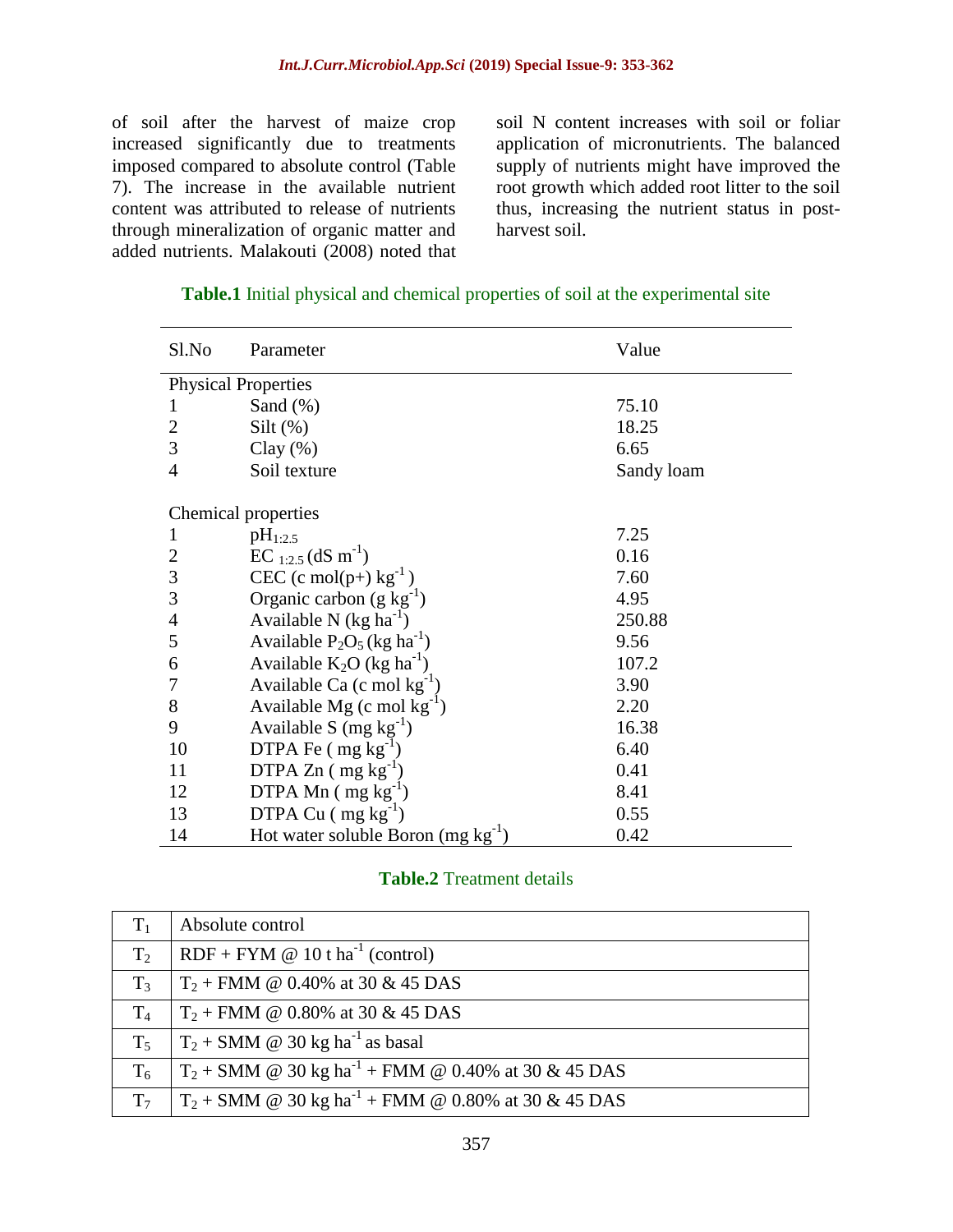| <b>Nutrients</b> | <b>Soil Grade</b> | <b>Foliar Grade</b> |
|------------------|-------------------|---------------------|
|                  | <b>SMM</b>        | <b>FMM</b>          |
| Zinc $(\%)$      | 7.57              | 5.35                |
| Manganese $(\%)$ | 4.55              | 5.36                |
| Iron $(\%)$      | 5.35              | 3.54                |
| Copper $(\%)$    | 3.39              | 5.98                |
| Boron $(\%)$     | 1.16              | 2.00                |

**Table.3** Nutrient composition (per cent, w/w) of soil and foliar micronutrients mixture grades

(SMM- Soil Micronutrients Mixture; FMM-Foliar Micronutrients Mixture)

### **Table.4** Effect of soil and foliar application of micronutrients mixture on plant height, number of leaves and leaf area of maize

| Treatments     |                                                     | Plant                   | No. of leaves         | Leaf area                        |
|----------------|-----------------------------------------------------|-------------------------|-----------------------|----------------------------------|
|                |                                                     | height (cm)             | $plan-1$              | $\text{cm}^2\text{plant}^{-1}$ ) |
| $T_1$          | Absolute control                                    | $147.20^{\rm d}$        | $10.20^e$             | $2855.33^{\circ}$                |
| T <sub>2</sub> | $RDF + FYM \otimes 10$ t ha <sup>-1</sup> (control) | $175.87^{\circ}$        | $12.63^{\rm d}$       | $4618.33^{b}$                    |
| $T_3$          | $T_2$ + FMM @ 0.40% at 30 & 45 DAS                  | $185.20^{bc}$           | $13.23$ <sup>cd</sup> | $5238.33^a$                      |
| T <sub>4</sub> | $T_2$ + FMM @ 0.80% at 30 & 45 DAS                  | $188.00$ <sup>abc</sup> | $13.53^{\circ}$       | $5447.67^{\text{a}}$             |
| $T_5$          | $T_2$ + SMM@ 30 kg ha <sup>-1</sup>                 | $179.00^{\circ}$        | 13.08 <sup>cd</sup>   | $4802.33^{b}$                    |
| $T_6$          | $T_2 + SMM@30 kg ha^{-1} + FMM@0.40%$               | $197.67^{ab}$           | 16.00 <sup>b</sup>    | 5698.33 <sup>a</sup>             |
| T <sub>7</sub> | $T_2$ + SMM@ 30 kg ha <sup>-1</sup> + FMM@ 0.80%    | $203.80^a$              | $17.50^{\rm a}$       | $5703.33^a$                      |
|                | $S.Em+$                                             | 5.66                    | 0.26                  | 183.94                           |
|                | CD @ 5%                                             | 17.43                   | 0.81                  | 566.77                           |

### **Table.5** Effect of soil and foliar application of micronutrients mixture on yield and yield parameters of maize

| Treatments     | No. of seed       | No. of            | Test         | Kernel yield     | Stover yield          | B:C  |
|----------------|-------------------|-------------------|--------------|------------------|-----------------------|------|
|                | rows $\cosh^{-1}$ | seeds row $^{-1}$ | Weight $(g)$ | $(q \, ha^{-1})$ | $(q \text{ ha}^{-1})$ |      |
| $T_1$          | 11.24             | 25.40             | 23.33        | 43.83 (87.08)    | 47.33 (76.78)         | 2.52 |
| T <sub>2</sub> | 12.63             | 31.30             | 25.53        | 55.33 (48.20)    | 58.67 (42.61)         | 2.29 |
| $T_3$          | 13.64             | 33.24             | 31.81        | 73.67 (11.30)    | 80.17 (4.36)          | 2.42 |
| $T_4$          | 14.07             | 33.83             | 32.03        | 76.33 (7.42)     | 81.33 (2.87)          | 2.49 |
| $T_5$          | 13.37             | 32.70             | 31.97        | 72.83 (12.59)    | 77.22(8.35)           | 2.33 |
| $T_6$          | 14.85             | 34.57             | 32.37        | 79.33 (3.36)     | 82.60 (1.29)          | 2.44 |
| T <sub>7</sub> | 15.10             | 35.98             | 33.77        | 82.00            | 83.67                 | 2.51 |
| $S.Em+$        | 0.44              | 2.07              | 0.71         | 2.35             | 1.93                  |      |
| CD @ 5%        | 1.36              | 6.39              | 2.18         | 7.27             | 5.95                  |      |

Figures in parenthesis indicate per cent increase over control.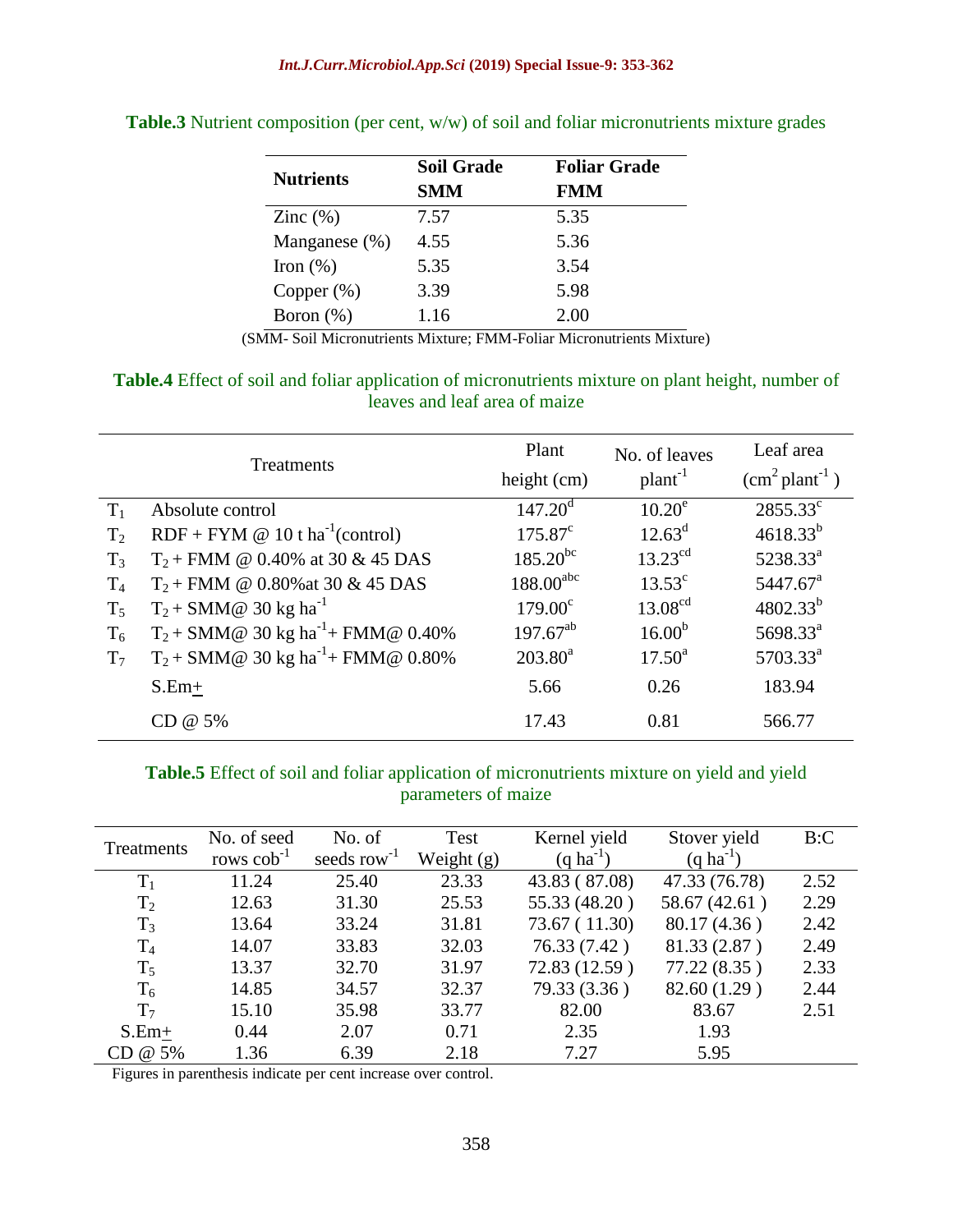| <b>Treatments</b> |                                                     | pH        | EC<br>$(d \text{ Sm}^{-1})$ | <b>OC</b><br>$(g kg^{-1})$ |
|-------------------|-----------------------------------------------------|-----------|-----------------------------|----------------------------|
| $T_1$             | Absolute control                                    | 7.29      | 0.13                        | 5.30                       |
| T <sub>2</sub>    | $RDF + FYM \otimes 10$ t ha <sup>-1</sup> (control) | 7.26      | 0.14                        | 6.70                       |
| $T_3$             | $T_2$ + FMM @ 0.40% at 30 & 45 DAS                  | 7.25      | 0.14                        | 6.70                       |
| $T_4$             | $T_2$ + FMM @ 0.80% at 30 & 45 DAS                  | 7.25      | 0.14                        | 6.60                       |
| $T_5$             | $T_2$ + SMM@ 30 kg ha <sup>-1</sup>                 | 7.26      | 0.14                        | 6.6                        |
| $T_6$             | $T_2$ + SMM@ 30 kg ha <sup>-1</sup> + FMM@ 0.40%    | 7.25      | 0.15                        | 6.20                       |
| T <sub>7</sub>    | $T_2$ + SMM@ 30 kg ha <sup>-1</sup> + FMM@ 0.80%    | 7.24      | 0.15                        | 6.40                       |
|                   | $S.Em+$                                             | 0.01      | 0.00                        | 0.20                       |
|                   | CD @ 5%                                             | <b>NS</b> | <b>NS</b>                   | 0.40                       |

**Table.6** Effect of soil and foliar application of micronutrients mixture on soil chemical properties after harvest of maize crop

### **Table.7** Effect of soil and foliar application of micronutrients mixture on available N, P, K, Ca, Mg and S after the harvest of maize crop

| <b>Treatments</b> |                                                     | Avail. N<br>$(kg ha-1)$ | Avail.<br>$P_2O_5$ (kg<br>$ha^{-1}$ | Avail.<br>$K_2O$ (kg<br>$ha^{-1}$ | Exch.<br>Ca<br>(cmol<br>$kg1$ ) | Exch.<br>Mg<br>$ (\text{cmol }\overset{\smile}{\text{kg}}^{1}) ^{(mg\; \text{kg}^{-1})}$ | Avail. S |
|-------------------|-----------------------------------------------------|-------------------------|-------------------------------------|-----------------------------------|---------------------------------|------------------------------------------------------------------------------------------|----------|
| $T_1$             | Absolute control                                    | 235.55                  | 5.87                                | 91.03                             | 4.83                            | 0.90                                                                                     | 15.75    |
| T <sub>2</sub>    | $RDF + FYM \otimes 10$ t ha <sup>-1</sup> (control) | 323.11                  | 19.44                               | 114.68                            | 5.29                            | 1.32                                                                                     | 18.29    |
| $T_3$             | $T_2$ + FMM @ 0.40% at 30 & 45 DAS                  | 318.47                  | 18.25                               | 108.94                            | 5.20                            | 1.27                                                                                     | 18.91    |
| T <sub>4</sub>    | $T_2$ + FMM @ 0.80% at 30 & 45 DAS                  | 317.28                  | 18.22                               | 105.33                            | 5.17                            | 1.26                                                                                     | 20.80    |
| $T_5$             | $T_2$ + SMM@ 30 kg ha <sup>-1</sup>                 | 319.44                  | 18.48                               | 109.39                            | 5.20                            | 1.30                                                                                     | 22.65    |
| $T_6$             | $T_2$ + SMM@ 30 kg ha <sup>-1</sup> + FMM@ 0.40%    | 310.03                  | 18.00                               | 103.04                            | 5.00                            | 1.17                                                                                     | 24.72    |
| $T_7$             | $T_2$ + SMM@ 30 kg ha <sup>-1</sup> + FMM@ 0.80%    | 308.41                  | 16.00                               | 102.09                            | 4.97                            | 1.13                                                                                     | 25.98    |
|                   | $S.Em+$                                             | 9.42                    | 0.58                                | 4.17                              | 0.11                            | 0.07                                                                                     | 0.59     |
|                   | CD @ 5%                                             | 27.61                   | 1.75                                | 11.37                             | 0.29                            | 0.23                                                                                     | 1.82     |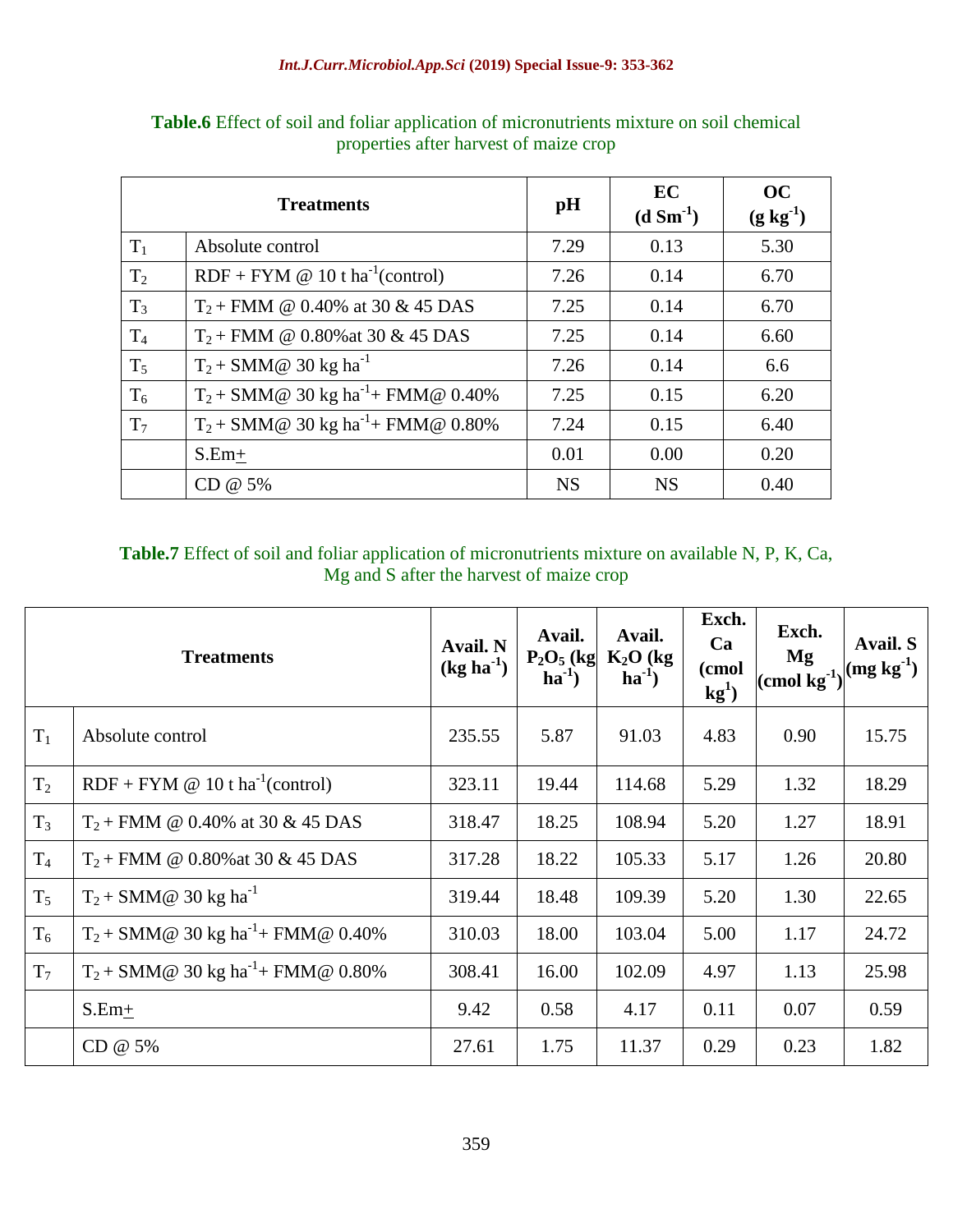|       | <b>Treatments</b>                                   | Fe   | $\boldsymbol{M}\boldsymbol{n}$ | $\mathbf{Z}n$ | Cu   | B    |
|-------|-----------------------------------------------------|------|--------------------------------|---------------|------|------|
| $T_1$ | Absolute control                                    | 4.28 | 4.13                           | 0.42          | 0.38 | 0.27 |
| $T_2$ | $RDF + FYM \otimes 10$ t ha <sup>-1</sup> (control) | 5.73 | 5.59                           | 3.10          | 1.24 | 0.35 |
| $T_3$ | $T_2$ + FMM @ 0.40% at 30 & 45 DAS                  | 6.44 | 7.15                           | 3.36          | 1.62 | 0.42 |
| $T_4$ | $T_2$ + FMM @ 0.80% at 30 & 45 DAS                  | 6.44 | 7.54                           | 3.36          | 1.62 | 0.43 |
| $T_5$ | $T_2$ + SMM@ 30 kg ha <sup>-1</sup>                 | 6.58 | 7.64                           | 3.85          | 1.82 | 0.48 |
| $T_6$ | $T_2$ + SMM@ 30 kg ha <sup>-1</sup> + FMM@ 0.40%    | 6.75 | 7.95                           | 3.86          | 1.93 | 0.52 |
| $T_7$ | $T_2$ + SMM@ 30 kg ha <sup>-1</sup> + FMM@ 0.80%    | 6.82 | 7.96                           | 3.92          | 1.95 | 0.55 |
|       | $S.Em+$                                             | 0.17 | 0.21                           | 0.19          | 0.09 | 0.01 |
|       | CD @ 5%                                             | 0.48 | 0.72                           | 0.54          | 0.31 | 0.03 |

**Table.8** DTPA extractable micronutrient content (mg kg<sup>-1</sup>) of soil after the harvest of maize crop

Among the treatments imposed, the available macronutrients except sulphur recorded least in treatment with combined application of SMM as basal and foliar application of FMM **@** 0.80% (T7) followed by  $T<sub>6</sub>$  with combined application of SMM as basal and foliar application of FMM **@**  0.40% and highest in  $T_1$  with absolute control followed by control. The available NPK and exchangeable Ca and Mg content in post harvest soil showed decreasing trend with correspond increase in yield. This is due to correspond increase in biomass intern with uptake of nutrients with respect to available sulphur content in post harvest soil recorded maximum in  $T_7$  with combined application of SMM as basal and foliar application of FMM and minimum in absolute control followed by control. The plots where multi micronutrients mixture applied to soil recorded significantly higher available sulphur content compare to foliar application. This is due to indirect supply of sulphur though micronutrients mixture as sulphate salts.

#### **DTPA extractable micronutrient content in soil**

Available micronutrients such as Fe, Mn, Zn, Cu and B content of soil after the harvest of maize crop increased significantly due to treatments imposed compared to

absolute control (Table 8). The increase in the available micronutrient content was attributed to release of nutrients through mineralization of organic matter and added nutrients through micronutrients mixture. Soil application of enriched FYM (EFYM) with micronutrients mixture  $\omega$  5 kg ha<sup>-1</sup> increased the micronutrient status of the post-harvest soil (Kannan *et al*., 2014). Similar results were also noticed by several workers (Prakash *et al*. 2003 and Selvi *et al*., 2003).

Among the treatments imposed, the available micronutrients recorded significantly highest in treatment with  $SMM@$  30 kg ha<sup>-1</sup>+ FMM@ 0.80% followed by  $T_6$  with SMM@ 30 kg ha<sup>-1</sup>+ FMM@ 0.40% over absolute control and control. Addition of FYM increased the availability of Zn and Fe in soil (Kabeerathumma *et al*., 1993).

Significantly lower available N, P, K, Ca, Mg content in soil was noticed in the treatment with multi micronutrient application of MM as basal combined @ 30  $kg$  ha<sup>-1</sup> with foliar application of MM @  $0.80\%$  (T7) along with RDF + FYM whereas higher content was observed in S, Fe, Mn, Zn, Cu and B in soil after the harvest of crop.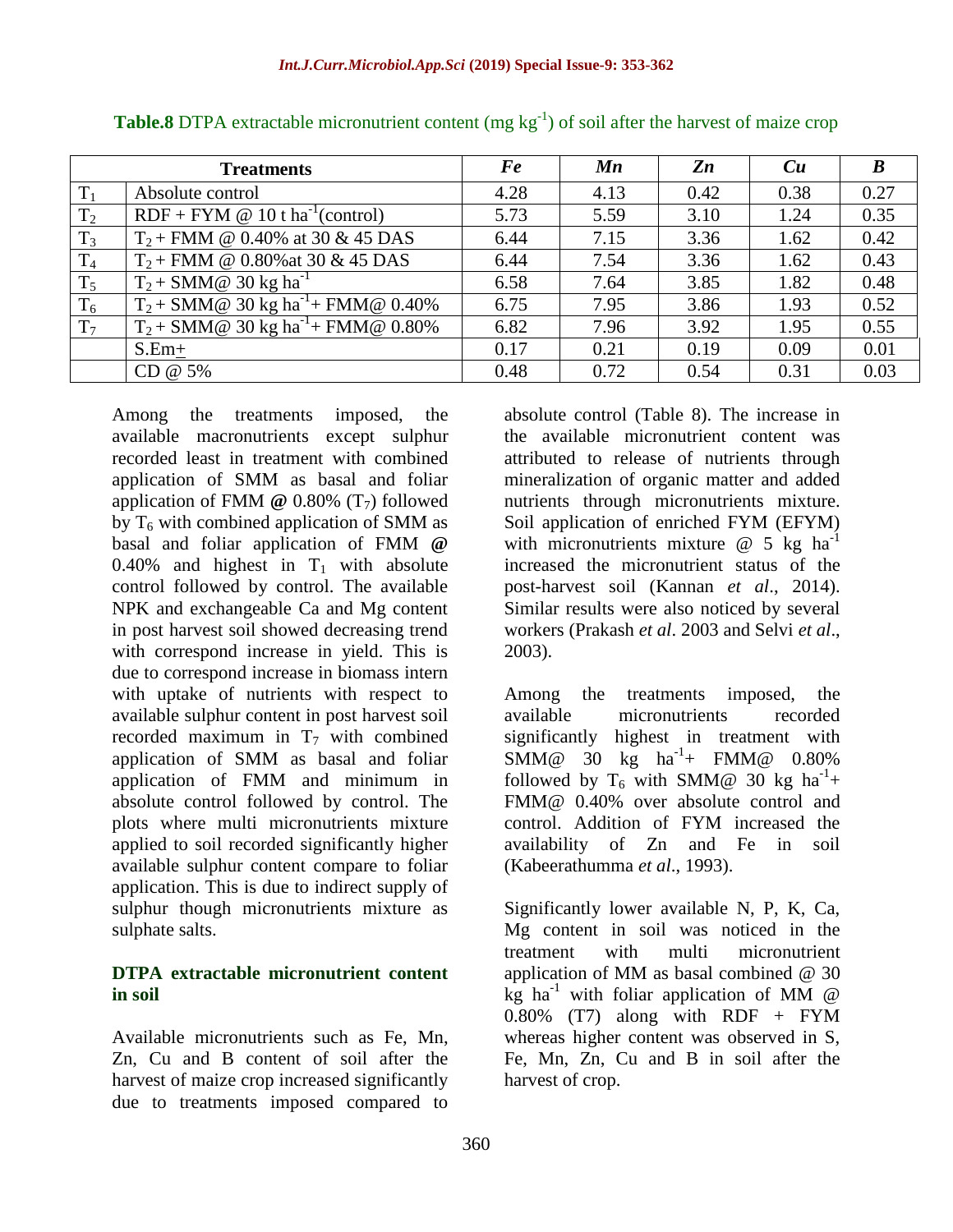In conclusions, Maize crop being exhaustive crop and due to intensive cultivation resulted in the occurrence of wide spread of micronutrient deficiencies in maize growing areas. Application of multi micronutrients is inevitable. Combined application of soil micronutrient mixture grade SMM @ 30 kg ha<sup>-1</sup> as basal along with foliar application of FMM @ 0.8% at 30 & 45 DAS gave significantly higher kernel and stover yield over control and found to be more profitable compared to other treatments. Significantly lower available N, P, K, Ca, Mg content in soil was noticed in the treatment with multi micronutrient application of SMM as basal combined with foliar application of FMM  $(T<sub>7</sub>)$  along with RDF + FYM whereas higher content was observed in S, Fe, Mn, Zn, Cu and B in soil after the harvest of crop.

### **References**

- Ali, M.A., Tariq, M.H., Ahmed, N., Abid. M. and Rahim, A. (2009) Response of wheat (*Triticum aestivum* L.) to foliar applied boron and zinc fertilizers under irrigated conditions. *Pakistan Journal of Agriculture Agricultural Engineering and Veterinary Sciences*  29, 114-125.
- Bose, U.S. and Tripathi, S.K. (1996) Effect of micronutrients on growth, yield and quality of tomato cv. Pusa Ruby in M.P. *Crop Research* 12, 61-64.
- Choudhary, S.K., Mathur, A.K., Purohit, H.S. and Jain, H.K. (2015) Effect of micronutrients on yield attributes and yield of sorghum, *Annals Plant and Soil Research* 1, 180-182.
- Ei-Magid, A.A., Knany, R.E. and Ei-Fotoh, H.G. (2000). Effect of foliar application of some micronutrients on wheat yield and quality. *Annals Agricultural sciences cario1 (special)*, 301-313.
- Ei-Nagar, G.R. (2002) Effect of nitrogen

fertilizer and foliar application with micronutrients on white and yellow maize. *Australian Journal of Agricultural Sciences* 33, 85-102.

- Farhan, H.N. and Al-Dulaemi, M.B. (2011) Theeffect of foliar application of some microelements on growth and productivity of wheat (*Triticum aestivum* L.). *Joradan Journal of Agricultural Sciences* 7, 105-118.
- Hatwar, G.P., Gondane, S.M., Urkade, S.M. and Gahukar, O.V. (2003) Effect of micronutrients on growth and yield of chilli. *Journal Soils and Crops*, 13, 123- 125.
- Hazra, G.V. and Mandal, B., 1988, Distribution of Fe, Mn, Cu and Zn in some acid alluvial soils of West Bengal and the effect and submergence on their contents. *Journal of Indian Society of Soil Sci*ences, 36, 169-172.
- Hegde, D.M, SudhakaraBabu and S.N, Murthy, 2007, Role of customized fertilizers in the improvement of productivity of different crops and cropping systems. In proceedings of national seminar on "*Standards and Technology of Value Added/Fortified / Customized Fertilizers as a Source of Plant Nutrients*". (ICAR- IISS, Bhopal, India).
- Kabeerathumma, S., Mohankumar, C. R., Nair, G. M. and Nair, P. G., 1993, Effect of continuous cropping of Cassava (tapioca) with organics and inorganics on the secondary and micronutrient elements status of an Ultisol. *J*. *Ind. Soc*. *Soil Sci*., 41: 710- 713.
- Kannan, P., Arunachalam, P., Prabukumar, G., and Prabhaharan, J.,2014, Response of Blackgram (*Vigna mungo* L.) to multi micronutrients mixtures under Rainfed Alfisol. *J. Ind. Soc. Soil Sci.,* 62(2): 154-160*.*